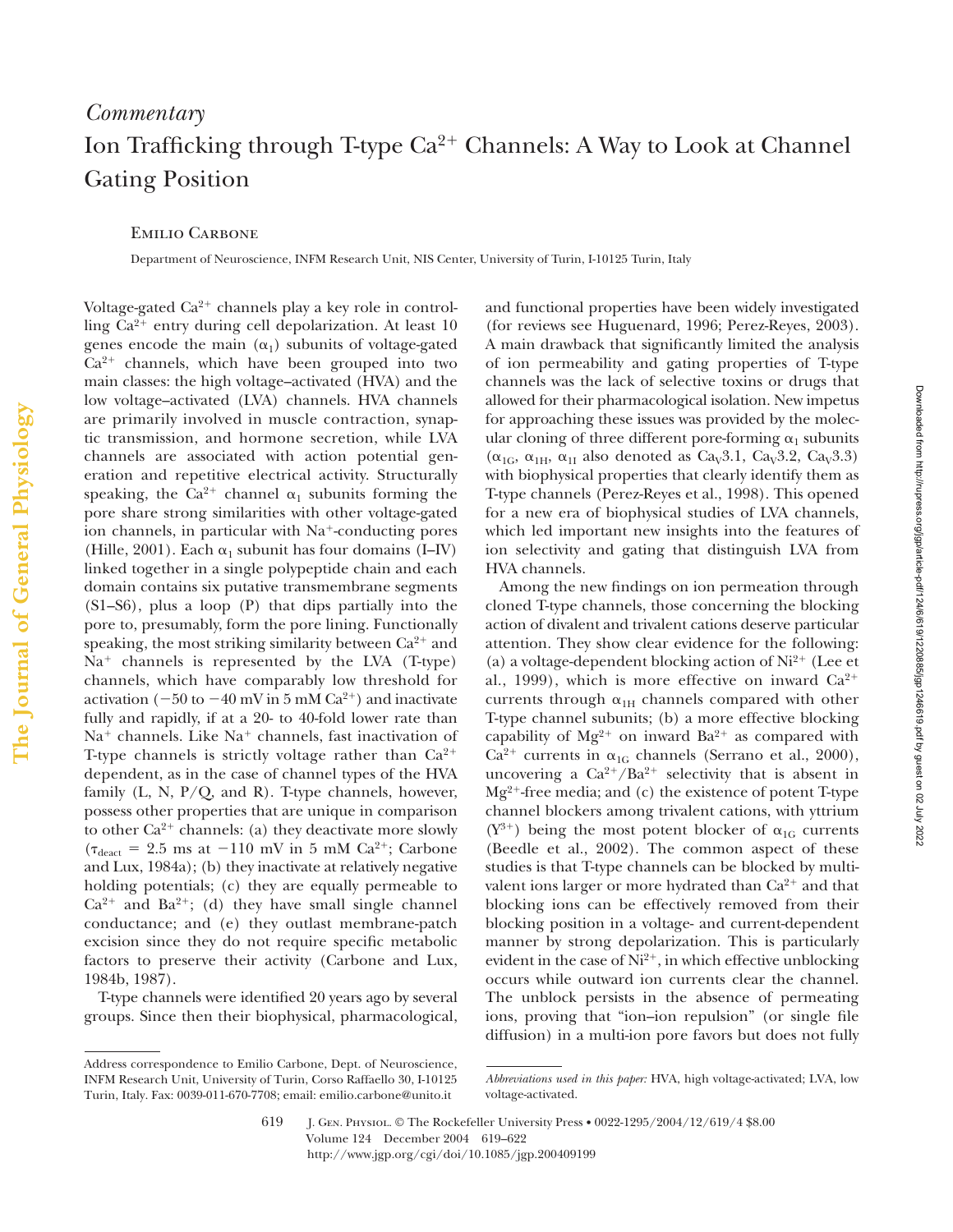account for clearing the blocking ions from open channels. Inward and outward currents facilitate the clearing of  $Ca^{2+}$  channels (Kuo and Hess, 1993) but, in the case of  $Ni^{2+}$ , this effect accounts for only part of the relief of block. It is worth noticing that voltage-dependent unblocking is not a property limited to T-type channels. Blocking of HVA channels by  $Mg^{2+}$ ,  $Cd^{2+}$ , and  $La^{3+}$  possesses the same features. Strong positive voltages can effectively remove the  $Mg^{2+}$ ,  $Cd^{2+}$ , and  $La^{3+}$  block of inward  $Ca^{2+}$  currents also in the case that permeant ions are absent (Thévenod and Jones, 1992; Carbone et al., 1997; Block et al., 1998).

The most reasonable explanation of the voltagedependent blocking and unblocking by divalent or trivalent cations is that ion permeation through T-type channels is controlled, as in HVA channels, by a single intrapore-binding site sufficiently deep into the pore to experience a fraction of membrane voltage (Fukushima and Hagiwara, 1985; Lux et al., 1990; Armstrong and Neyton, 1991; Yang et al., 1993; Dang and McCleskey, 1998). Application of strongly positive or negative voltages would significantly lower the outer or inner entry energy barriers, thus facilitating the escape of the blocking ion outside or inside the pore (Woodhull, 1973). The present view of the intrapore binding site controlling both ion selectivity and channel block (the selectivity filter) consists of a ring of four negative charged groups inside the pore. In HVA channels, each of the four P loops contains a glutamate forming the EEEE locus (Yang et al., 1993), in LVA channels, two glutamates are substituted by two aspartates in the corresponding position (EEDD locus; Talavera et al., 2001). The spatial arrangement of the four negative charges in the P loops is postulated to closely coordinate two  $Ca^{2+}$  ions whose sequential entrance and subsequent interaction should induce high  $Ca^{2+}$  fluxes while preserving high affinity for the pore site. This would explain the dual nature of  $Ca^{2+}$  ions as blockers of  $Na<sup>+</sup>$  currents at micromolar concentrations and as permeant ions at millimolar concentrations (Almers and McCleskey, 1984; Hess and Tsien, 1984). Removal of  $Ca^{2+}$  block at very positive or very negative voltages may be favored by a still not well resolved combination of current-dependent ion–ion interaction (Kuo and Hess, 1993) and voltage-dependent lowering of the energy barriers at both sites of pore entry (Fukushima and Hagiwara, 1985; Lux et al., 1990). The recent availability of T-type channel clones has allowed for closer comparisons between LVA and HVA channel permeability properties, highlighting the role that the EEEE or EEDD locus plays in the regulation of ion selectivity in the two channel groups. T-type channels have apparently the narrower pore size (5.1 Å diameter) compared with the  $\alpha_{\rm{1C}}$  L-type with a larger pore (6.2 Å diameter; Cataldi et al., 2002). Replacement of the two

aspartates with two glutamates confers to the  $\alpha_{1G}$  channel the same Cd $^{2+}$  sensitivity of cardiac  $\alpha_{\rm 1C}$  L-type channels but not the same  $Ca^{2+}/Ba^{2+}$  selectivity, suggesting that other structural elements besides the EEEE or EEDD locus contribute to the differences in selectivity and permeation properties between  $Ca^{2+}$  channels (Talavera et al., 2001).

Studies on ion permeation through open channels are relevant not only for determining the pore structure of the selectivity filter but also for determining the location and movements of groups responsible for channel gating. Interactions between ion permeation and activation–inactivation gating of Na<sup>+</sup>, K<sup>+</sup>, and Ca<sup>2+</sup> channels are well documented (Hille, 2001), suggesting strong coupling between pore structure, ion passage, voltage-sensor movements, and channel gating. However, it is also possible to derive indirect information concerning the location of channel gating by simply looking at the properties of channel blocking and unblocking under suitable conditions (Swandulla and Armstrong, 1989; Thévenod and Jones, 1992). This is the main focus of the work by Obejero-Paz et al. (2004), which exploit the voltage-dependent blocking properties of  ${\rm Y}^{3+}$  on  $\alpha_{1G}$  T-type channels to infer about the intracellular position of the activation gate.

Looking at the literature on voltage-gated  $Ca^{2+}$  channels over the last two decades, it is evident that very little is known about the location of the  $Ca^{2+}$  channel activation gate. The little information available comes from the kinetics of HVA channels block by  $Cd^{2+}$ . Extracellular  $Cd^{2+}$  is thought to block the pore by binding with high affinity to the  $Ca^{2+}$ -selectivity filter, thus preventing  $Ca^{2+}$  flux. For HVA channels,  $Cd^{2+}$  block of open channels is voltage dependent, so that strong hyperpolarization (-80 mV) drives  $Cd^{2+}$  through the open channel into the cytoplasm (Swandulla and Armstrong, 1989), while strong depolarization  $(+80 \text{ mV})$ drives  $Cd^{2+}$  out into the extracellular space (Thévenod and Jones, 1992). However,  $Cd^{2+}$  also potently blocks the resting closed channel, even at high-hyperpolarized voltages  $(-80 \text{ mV})$  where open channels unblock rapidly. This simple observation implies that  $Cd^{2+}$  cannot easily escape a closed channel to the intracellular space, as expected if the closed portion of the gate is on the intracellular side of the pore. This is not surprising since it is likely that the main structural arrangement of the activation gate is well conserved among voltagedependent ion channels  $(K^+, Na^+, and Ca^{2+})$  and that the gate (or one of the gates) indeed is located at the intracellular vestibule of the channel, as inferred for voltage-gated  $K^+$  channels by electrophysiological, spectroscopical, and crystallographic data (see Hille, 2001).

The present paper by Obejero-Paz et al. (2004) brings new evidence about the cytoplasmic location of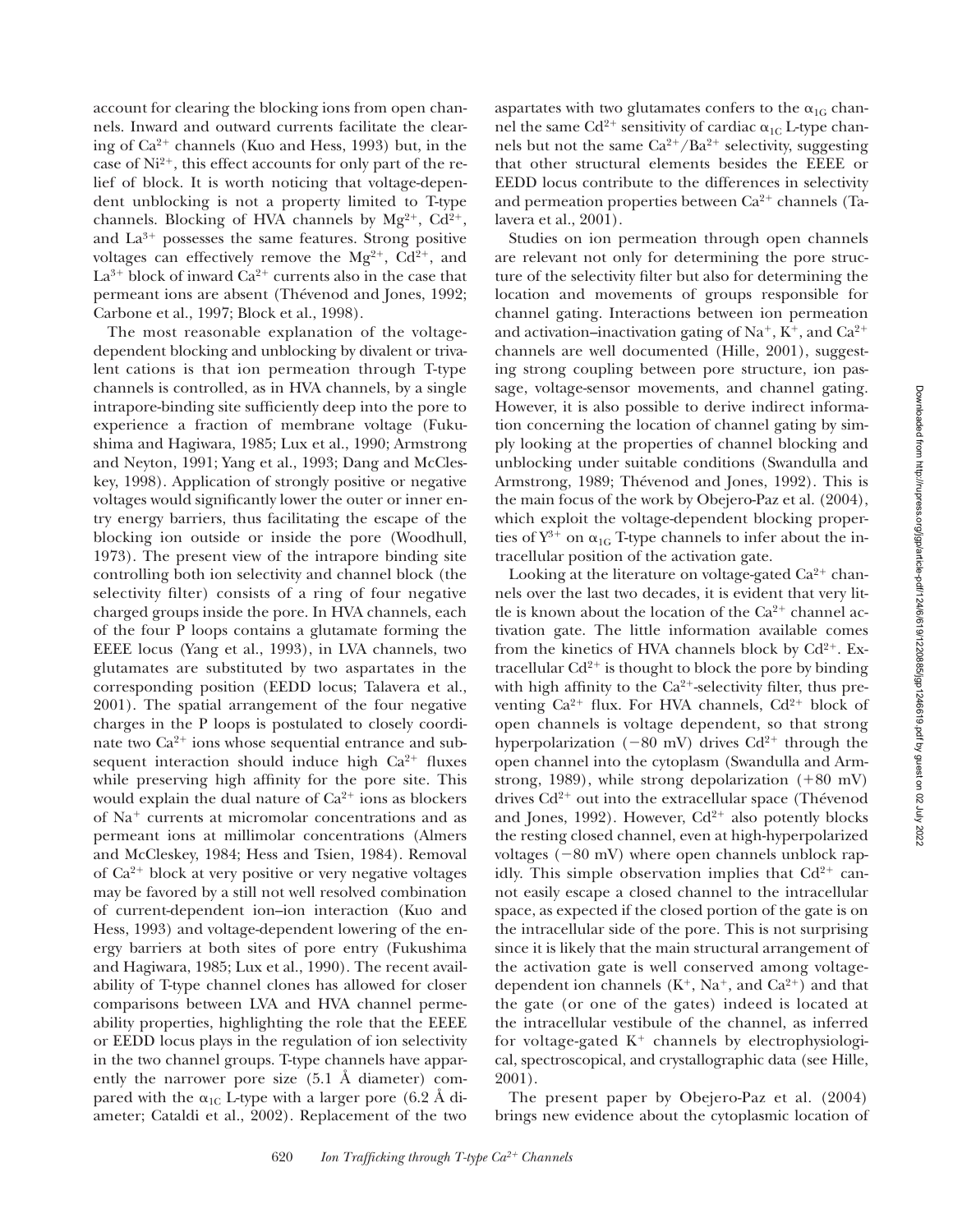the activation gate of  $\alpha_{1G}$  T-type channels by looking at the kinetics of ion entry while the channel is either open or closed. To do this, the authors exploited two unique properties of the elements under question: first, the voltage-dependent blocking properties of  $Y^{3+}$ , which unselectively block LVA and HVA channels with extremely high affinity (IC<sub>50</sub> = 28 nM for the  $\alpha_{1G}$  subunit; Beedle et al., 2002); and second, the peculiar gating properties of T-type channels that deactivate more slowly than HVA channels, allowing a comparison of the rates of  $Y^{3+}$  entry into open versus closed channel at the same potential. As for Cd<sup>2+</sup> and La<sup>3+</sup>, block of  $\alpha_{1G}$ channels by  $Y^{3+}$  can be nearly abolished by strong depolarization  $(>100 \text{ mV})$ . Thus, after brief depolarization  $(1 \text{ ms})$  to  $+200 \text{ mV}$ , in which unblocking is almost complete, it is possible to estimate the degree and rate of reblocking of open channels at different voltages by returning to either positive or negative potentials.

Given these conditions, the authors could answer the question: can an extracellular  $Y^{3+}$  enter a closed T-type channel? Obviously, if the activation gate is on the cytoplasmic side of the pore,  $Y^{3+}$  should be able to enter the pore with no particular constraint independently of whether the gate is open or closed. An intracellular gate predicts equal access to open and closed channels (see Fig. 1 in Obejero-Paz et al.). Thus, a direct comparison of entry rates of  $Y^{3+}$  when the channel is mainly open or closed should answer the question. Since comparison of reblocking rates must be done at the same potential, the critical issue is to find a channel that is either open or closed for a sufficiently long time in the two states at the same potential. This is the case for  $\alpha_{1G}$ T-type channels that in 2 mM  $Ca^{2+}$  are fully closed at  $-100$  mV when this voltage level is maintained for seconds but can stay open for few milliseconds ( $\tau_{\rm deact} = 2.5$ ms at  $-100$  mV for  $\alpha_{1G}$ ; Serrano et al., 1999) when the same potential is reached after a brief depolarization sufficiently positive to quickly open and clear the channel from blocking ions.

Obejero-Paz et al. (2004), show that the entry rate of  $Y^{3+}$  during reblock of open channels is fast and concentration dependent and that also closed channels are blocked by  $Y^{3+}$  at a concentration-dependent rate only eightfold slower (at  $-100$  mV) than open channel block. A slower entry rate when the channel is closed may imply an extracellular activation gate, but a more reasonable explanation would be that  $Y^{3+}$  entry is conditioned by ion–ion interactions or ion competition for the occupancy of the selectivity filter inside the pore. In an open channel, permeant ions flow rapidly and  $Y^{3+}$ can enter at a rate approaching the diffusion limit while in a channel closed by an intracellular gate, ions will occupy more steadily the pore site. Entry of  $Y^{3+}$ therefore would be conditioned and delayed by the exit of permeant ions toward the extracellular side,

which is less favorable at very negative voltages when the channel is closed. That ions compete for the selectivity filter was demonstrated by the fact that replacing  $Ca^{2+}$  with  $Ba^{2+}$  causes the entry of  $Y^{3+}$  to be speeded up by a factor 2.3, making the closed-blocked kinetics only a factor 3.2 slower than in the case of the open-blocked channel. Ba<sup>2+</sup> binds less than  $Ca^{2+}$  to the selectivity filter and moves faster in and out of the pore. Thus,  $Y^{3+}$ can enter more easily when  $Ba^{2+}$  is the only permeant ion. If an extracellular blocker can enter rapidly and equilibrate with the closed pore, the main activation gate must be on the intracellular side of the selectivity filter and would exclude the existence of an extracellular gate. Consequently,  $Ca^{2+}$  channels do not close at both ends of the pore as previously suggested by studies of  $Cd^{2+}$  block on N-type channels (Thévenod and Jones, 1992). This also implies that closed channels can contain a blocking ion or, in more physiological conditions, a permeant  $Ca^{2+}$  ion, raising the question of whether a closed channel is indeed fully closed or weakly conductive. At present, there are no indications of detectable conductances associated with closed  $Ca^{2+}$ channels, but even a very low undetectable conduction through the closed channel would have significant consequences for the maintenance of intracellular  $Ca^{2+}$ levels.

A final remark concerns the possibility that  $Y^{3+}$  or other trivalent cations may directly affect channel gating. As illustrated in Fig. S2 and S3, Obejero-Paz et al. show that  $Y^{3+}$  apparently delays the  $\alpha_{1G}$  inactivation gate at  $0.3-1 \mu M$  concentrations. These low concentrations do not support unspecific screening effects of  $Y^{3+}$ on membrane negative surface charges but rather suggest interactions between the  $Y^{3+}$ -occupied selectivity filter and the inactivation gate. Modification of channel gating by the block of trivalent cations is not a property limited to voltage-gated  $Ca^{2+}$  channels. Gating modifications associated with changes of ion permeation have been recently reported also for the  $Na<sup>+</sup> TTX-resistant$ channels (Kuo et al., 2004). In this case, block of TTX-r  $Na<sup>+</sup>$  channels by  $La<sup>3+</sup>$  and  $Cd<sup>2+</sup>$  is effectively removed by strong positive potentials, but while  $La^{3+}$  markedly slows the inactivation kinetics and to a lesser degree the activation kinetics,  $Cd^{2+}$  produces only blocking effects. This indicates mutual and selective interactions between ion occupancy of the selectivity filter and channel gating. Consistent with this is the observation that point mutations of the EEDD locus of  $\alpha_{1G}$ channels induce changes to channel gating. Aspartateto-glutamate substitutions in domain III (EEED) and domain IV (EEDE) speed up the activation, inactivation, and deactivation kinetics (Talavera et al., 2003), indicating that changes of the structural arrangement of the selective filter can affect the movement of voltage sensors and the rate of gating transitions.